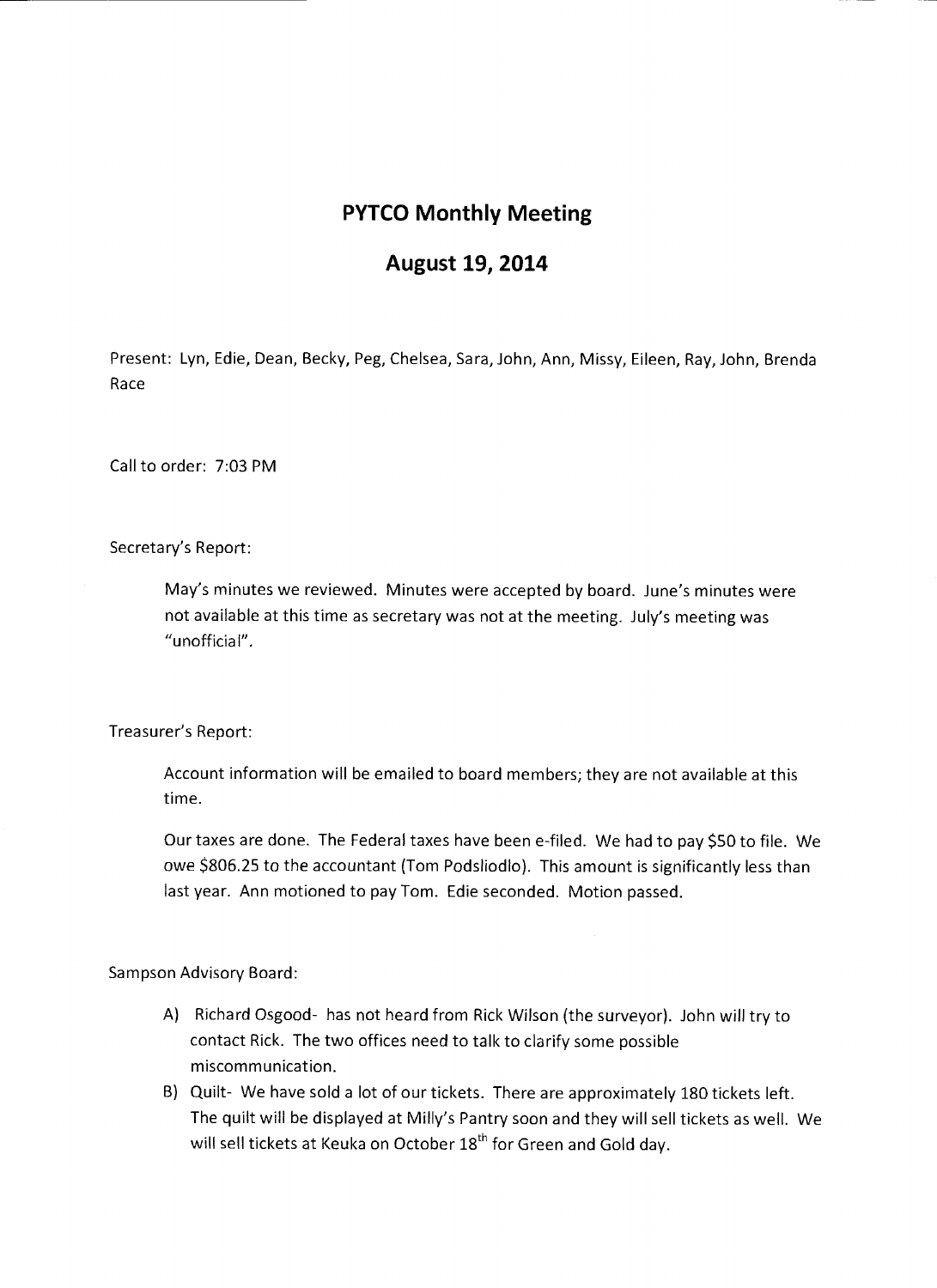## Old Business:

## Summer-

A) All Shook Up- Dean will be meeting with Knapp and Schlappi to see what we owe them.

Becky: "It was a learning experience". She said that she had a great stage manager and Missy!. She learned that she needs to ask more people to help as well as stronger communication. More production meetings would have helped with communication issues. The turn out for the shows was great. Facebook helped with advertising and publicity. Allie and Dusty were a big help with getting it out there on Facebook. Becky will be returning items that were borrowed from Seneca Falls and Keuka College. The jukebox needs to be returned to Angie Cox's mother. Grace has the items that need to go back to Dundee. A BIG thank you to Bailey Findley for insisting that we do All Shook Up

B} Costumes and Props destroyed in the Flood- Grace as put inserts into the programs of both plays asking for donations of items and/or period clothes. There are still bags of clothes at K&L Cleaners that they have not gotten to. Peg saw a suggestion on Pintrest: Hang clothes up in car wash and spray them down before you put them in your washing machine. If anyone is able to grab a bag and help it would be appreciated. Dean has one trailer ready to hand clean clothes in. However he has not had a chance to get power hooked up to it yet.

GTG has recently lost of their costumes due to a roof flooding- they are also fundraising

New Business:

A) Edie has started a new job. Unfortunately there have been some unforeseen complications which have made it difficult for her to dedicate the needed time and attention mandated as treasurer. She has asked to be replaced as acting cotreasurer at this time. Ann has agreed to take over the check book and bill paying. In order to maintain accountability and structure we are looking for a new CO-Treasurer. Brenda Race has agreed to step into the position. John nominated Brenda to become a member of the board. Sara seconded. Welcome Brenda to the